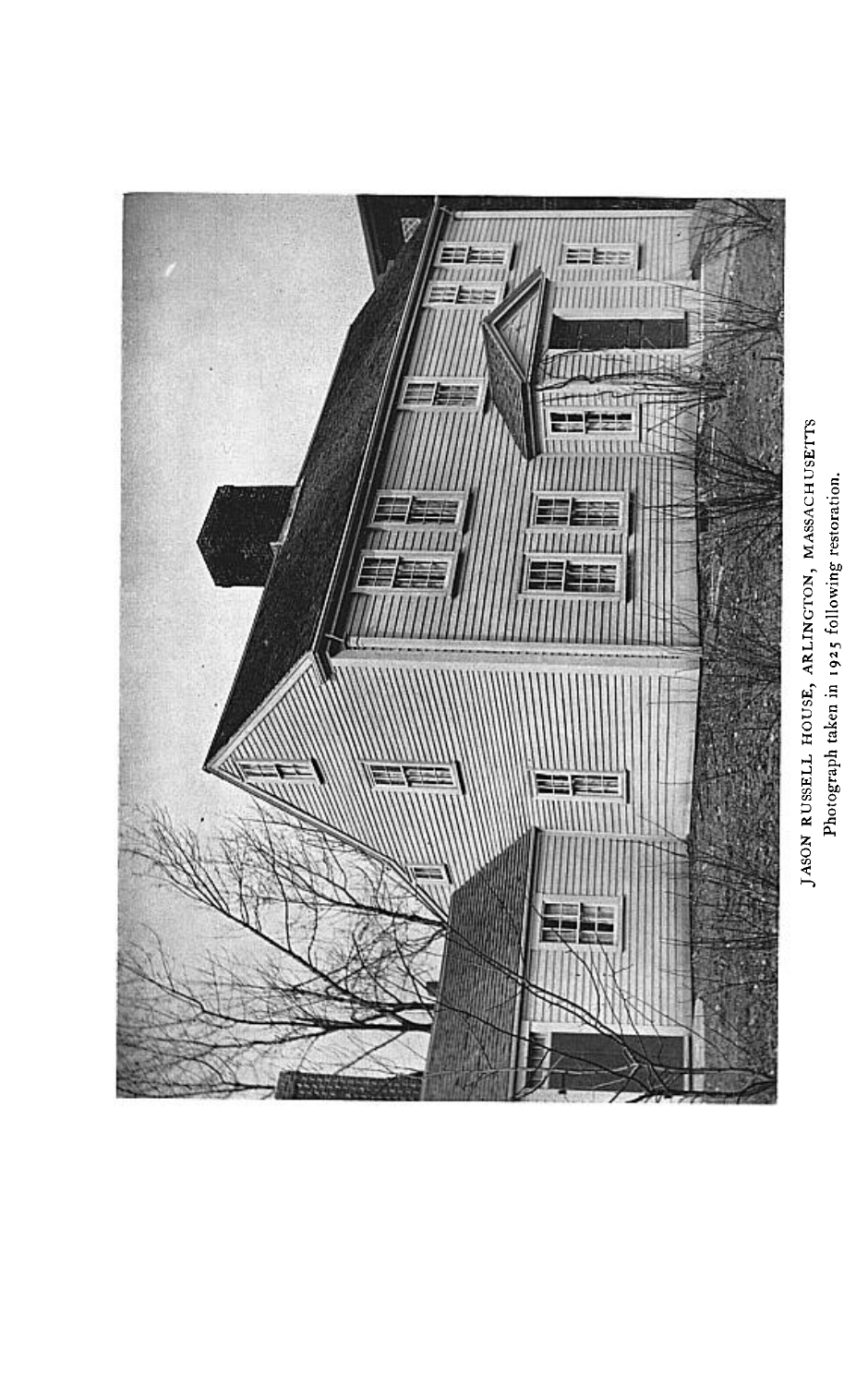# **OLD-TIME NEW ENGLAND**

 $\mathcal A$  Quarterly Magazine Devoted to the Ancient Buildings, Household Furnishings, Domestic Arts, Manners and Customs, and Minor Antiquities of the New England People

**BULLETIN OF THE SOCIETY FOR THE PRESERVATION OF NEW ENGLAND ANTIQUITIES** 

**Volume LV, No. 2 October-December I964. Serial No. I 98** 

## **Jason Russell and His House in Menotomy**

### **By ROBERT HARRINGTON NYLANDER**

IN the 1730's the part of the original<br>
Cambridge territory that is now<br>
the town of Arlington-originally **Cambridge territory that is now known by its Indian name, Menotomy -began to take on increased importance. Lots had been granted and a road laid out as early as 1635, but the town of Cambridge reserved large areas as common lands. And when these were divided, beginning in 1689, they were used, for the most part, as pasture or just as a safe form of investment.** 

**The area was apparently wooded in the seventeenth century. Its chief value to the early people lay in the excellent brook and the mill established on it in 1637 by Captain George Cooke, and owned subsequently by John Rolfe and his son-in-law William Cutter, who with his relatives soon monopolized almost the entire valley of the mill brook.** 

**From the 1650's houses had been built around the mill and its brook by John Adams, John Rolfe, the Cutters, Browns, and others, but it was not until Menotomy was established as the Northwest Precinct in 1732, that the village**  **took on its own identity (although it was not incorporated as West Cambridge until I 807). The common and burying ground were established at the meeting**  of the two important roads-the Concord **Road (now Massachusetts Avenue) and the road from Watertown to the mill (now Pleasant and Water Streets)-and the meetinghouse was built there in 1734.l This was an incentive for people to settle more along the Concord Road; and Jason Russell was one of these people.** 

**In recent years, the house that Jason Russell built has become confused with the houses of his great-grandmother, his grandfather, and his father. The date generally assigned to it is 1680, but this date is impossible, taking the ownership of the land into consideration. Occasionally 1690 is seen, the year after the land was divided. This is more logical, but is still incorrect; and I shall try to clarify the problem of dating the house and to set down its eventful history in a unified form.** 

**William Russell, Jason Russell's great-**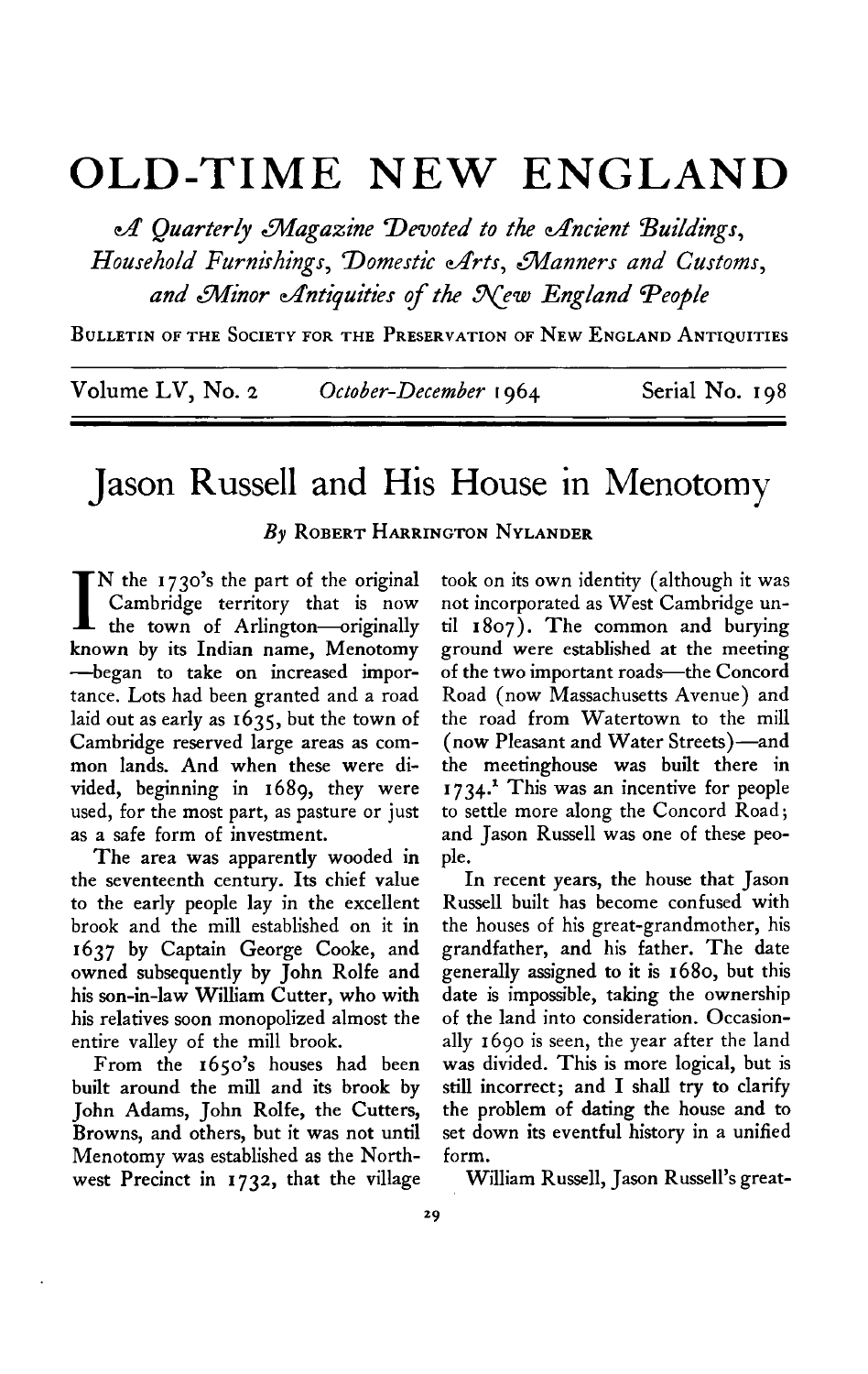**Menotomy about 1645. He was granted in 1665, and Thomas Hall in 1683. land bounded on the north by the Three of William and Martha's sons** 

grandfather, came to Cambridge from where his son Joseph later lived.<sup>8</sup> Wil-**England with his wife, Martha, about liam Russell died in 1661, and his widow 1640. He was a carpenter and settled in remarried twice: Humphrey Bradshaw** 



**MAP OF THE CENTER OF MENOTOMY ABOUT Drawn by the author.** 

**Charlestown line in the division of that year.\* (Until 1762 Charlestown included the northeasterly part of what is now Arlington.) No record exists of the bounds of his homestead, but from the**  wording of his will, it may have been

**settled in Menotomy : Joseph, near the Menotomy River (Alewife Brook), William, and Jason. A fourth, Philip, lived there for a short time at the end of the seventeenth century, but he moved to Lexington. Jason is the son of interest**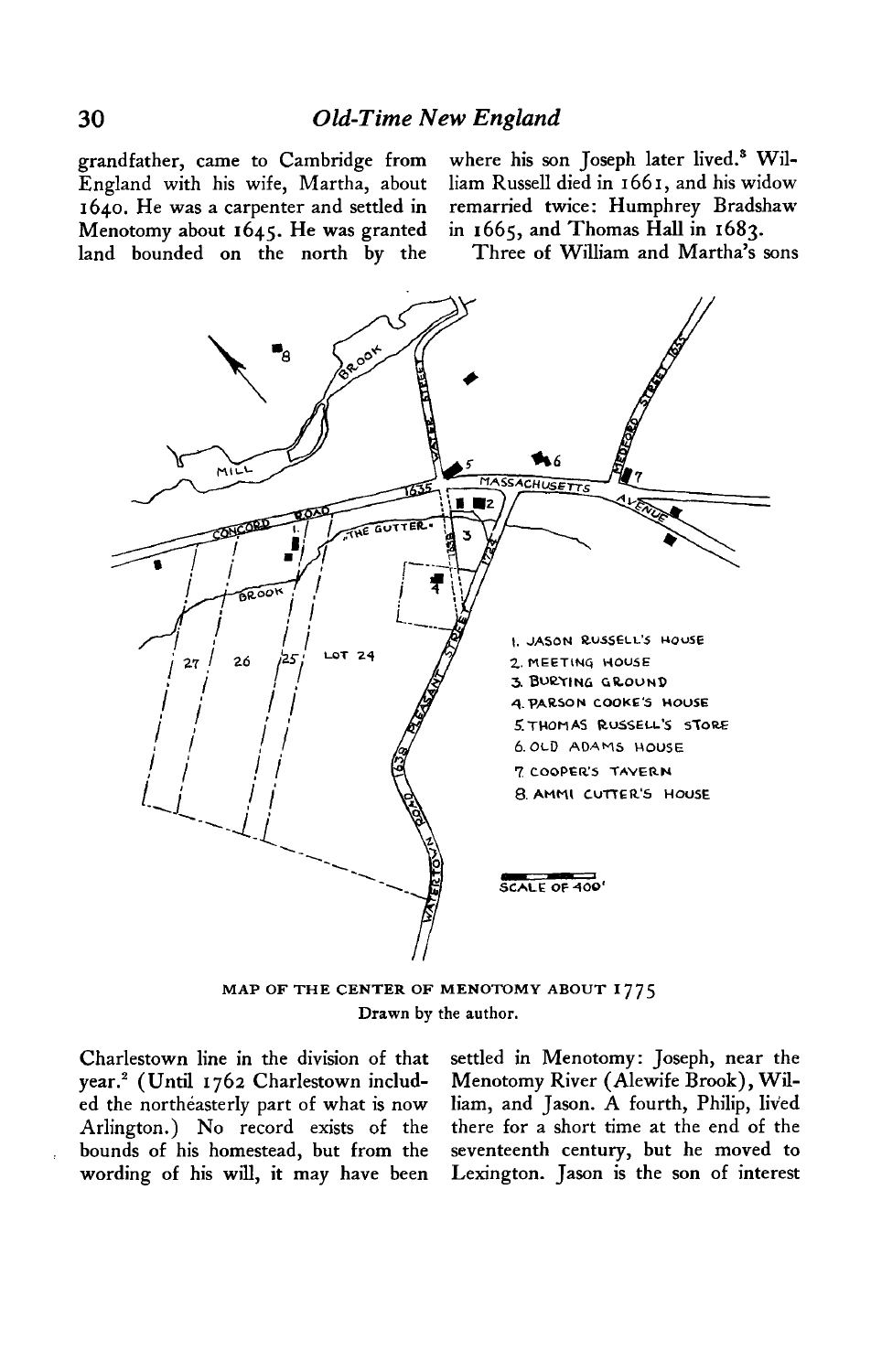**here, for he was the grandfather of the famous Jason Russell. In 1681 he and his brother William built "a house of 26 foote long with a leanto at the Ende of it," on land in which their mother relinquished her rights.4 This is doubtless where William lived, for he married the following year. Jason Russell married Mary Hubbard in 1684, and their farm is described as being bounded on'the west by the Concord Road and on the east by Woburn Road (Mystic Street or its predecessor). They apparently started with a small house and added to it, for the inventory of his estate distinguishes between new and old rooms.** 

**In 1689 Cambridge divided the common land in what was called "the Rocks" (the area to the west of Pleasant Street in present-day Arlington). Jason Russell was not granted a lot in this division, but in the same year he bought lot 24 from Edward Pelham, to whom it had been granted. This lot was at the corner of the Concord and Watertown Roads and**  contained twenty acres.<sup>5</sup> By 1694 he had **also bought lots 25, 26, and 27, and in 1699 he bought lot 23, just to the south of 24, giving him a total of about forty acres.6 The land thus granted and sold had to be improved either by fencing or building. Jason Russell chose to fence his.7** 

**Hubbard Russell, Jason's only son, married Elizabeth Dickson in I 7 I O. His mother gave them about eight acres of land bounded on the southwest by the Concord Road for their homestead, and he built a house and barn on it.\* Hubbard and Elizabeth had five children, but only three lived to grow up. Jason, the only son who lived, was born on the twentyfifth of January, 1716/1717. Hubbard died in 1726, at the age of thirty-nine. Three years later Elizabeth married Jo-** **seph Holden of Watertown, thereby relinquishing her rights in her first husband's estate, which reverted entirely to**  his parents.<sup>9</sup> Jason and his sisters had **their grandfather appointed as guardian," and went to live in his house.** 

**It was probably about this time (c. 1730) that Hubbard's house was torn**  down. It was gone by 1737,<sup>11</sup> and it is **possible that the materials may have gone toward the new rooms on Jason's house, to accommodate his suddenly increased family.** 

**Indications are that Jason Russell (the grandfather) and his brother William were very active in the movement to get Menotomy established as a separate precinct. They were active in the location of the burying ground in I 724 and the meetinghouse in 1733, but Jason died in 1736, three years before the Second or North-west Parish was finally completely established. He left a vast estate which was divided among his widow and grandchildren.** 

**The house was divided equally between them, Mary (the widow) having half the kitchen, the southern half of the cellar, the west lower room, and the kitchen chamber. Jason and his sisters got the west, chamber and garret, in addition to the north half of the cellar and half the kitchen. The stairs and well were to be used in common.** 

**Portions of the land were given to Mary, the widow, to Martha Dunster, their only daughter, and to Hubbard's children (specifically Jason). The "Great Pasture" of forty-one acres is of interest here, for it is the land where Jason built his house a few years later. This is the same land at the corner of Concord and Watertown Roads that the elder Jason had bought between 1689 and 1699. Fifteen acres of it were given to Mary, but**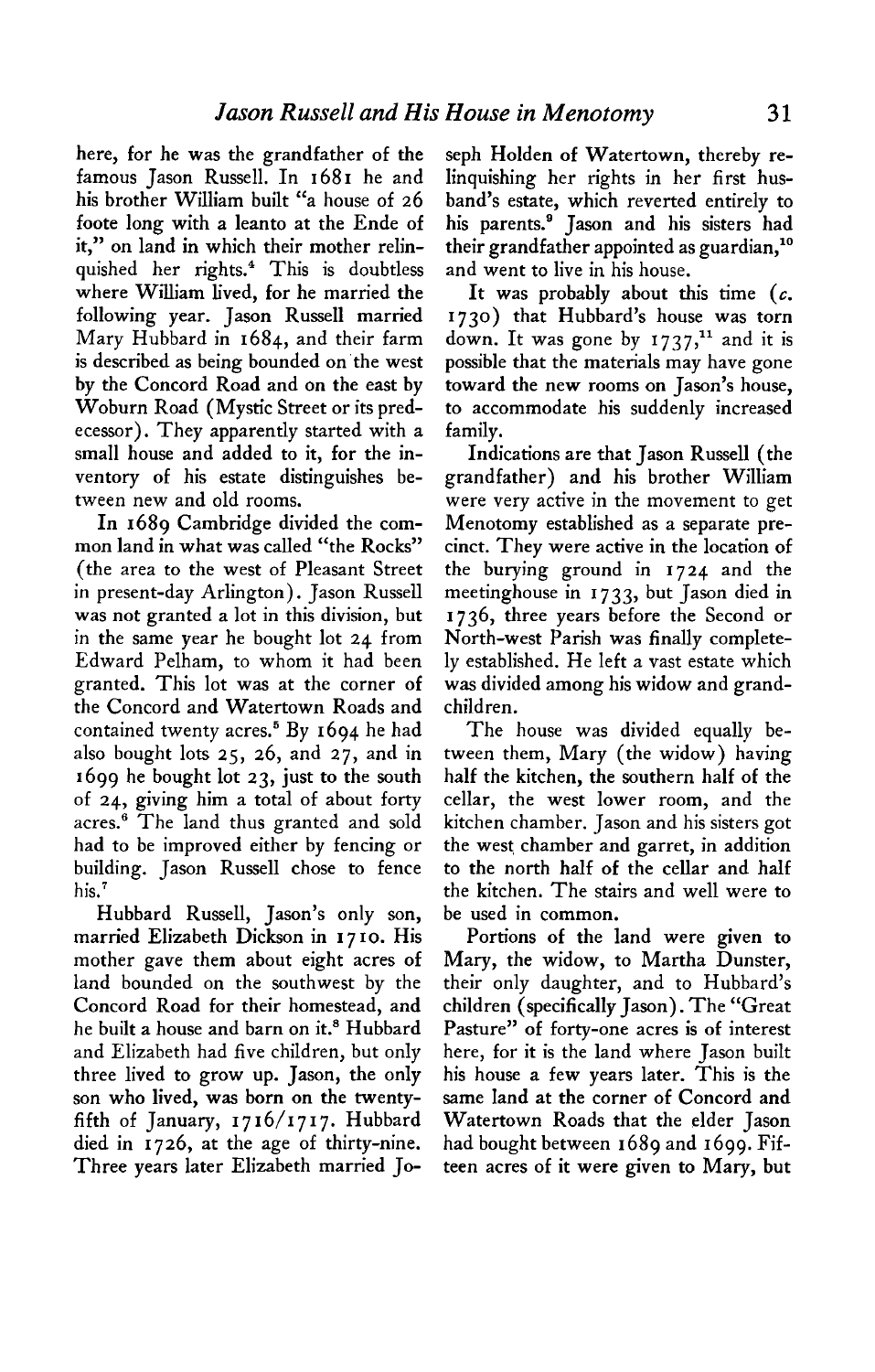**on her death in I 738 that part went to Jason. Ten acres went to Martha, but Jason must have bought it from her (although there is no record of such a transaction) for it was included in his estate in I 775. The remainder was given to Ja**son outright at his grandfather's death.<sup>12</sup>

**This pasture figured prominently in the early laying out of the center of the precinct.** 

**In I 724 Jason Russell (the grandfather) and others owning land in the neighborhood petitioned to have the Watertown Road moved from the northerly to the southerly side of the burying ground.13 (This moved it to its present location, Pleasant Street, instead of keeping it as a continuation of Water Street.) Again, as "Jason Russell's pasture" the land was mentioned in 1733 when the meetinghouse was being located.14** 

**It is apparent, then, that there was no house on the pasture when Jason Russell inherited it in 1738. On the twentyeighth of January, 1740, when he was twenty-three, he married nineteen-yearold Elizabeth Winship, and it is reasonable to suppose that he built the house about the time of his marriage.** 

**Edwin Whitefield, in his Homes of Our Forefathers, states that the "Tee1 House" (as it was known to the nineteenth century) "was built by Jason Russell about I 745." Whitefield's source for the date and history of a house was generally the person who was living in it at the time he sketched it. When he sketched this house, in 1879, it was occupied by Mrs. Lydia Teel, Jason Russell's granddaughter, a lady who is always represented as being sprightly, intelligent, and well versed in the traditions of the house and her grandfather. It is known that she told people that the "solid oak timbers" of**  **the main part of the house were cut on Jason Russell's own land, between the house and the church."** 

**Jason Russell was a farmer and "a**  thrifty man,"<sup>16</sup> but he was not as active **in the precinct affairs as his grandfather had been. On the twelfth of May, I 740, about the time he was building his own house, he sold an acre of land, just to the south of the burying ground and fronting on the Watertown Road, to Samuel Cooke, the first minister in Menotomy, to build his house on. It is said that he did not hesitate to share his supplies to help Parson Cooke get his house finished and**  furnished.<sup>17</sup> A month later Jason Russell **was admitted in full communion to the church, one of the first people to be so admitted after its organization. His wife had been one of the original members of I 739.'" They doubtless would have used the half pew inherited from his grandfather." Some years later he was one of the Precinct Committeemen (a representative from Menotomy to the Cambridge Selectmen) for four years, and the Precinct Assessor for the same period ( I 75 8 ; 1761-1763).2O Otherwise, his prominence in the village came from the fact that he was doubtless a well-liked person and a good citizen. There is only one contemporary reference to his personality and this shows him to have disliked family discord. In 1764 he tried several times to make a conciliation between his aunt, Martha (Dunster) Lock, and his Dunster cousins. The rift appears to have been over religious matters, and Jason Russell and his cousins seem to have felt that the strong-minded lady was at fault. Parson Cooke was enlisted as "the unwelcome medium," and his letters have preserved the affair but did not resolve it.** 

**The house that Jason Russell built had**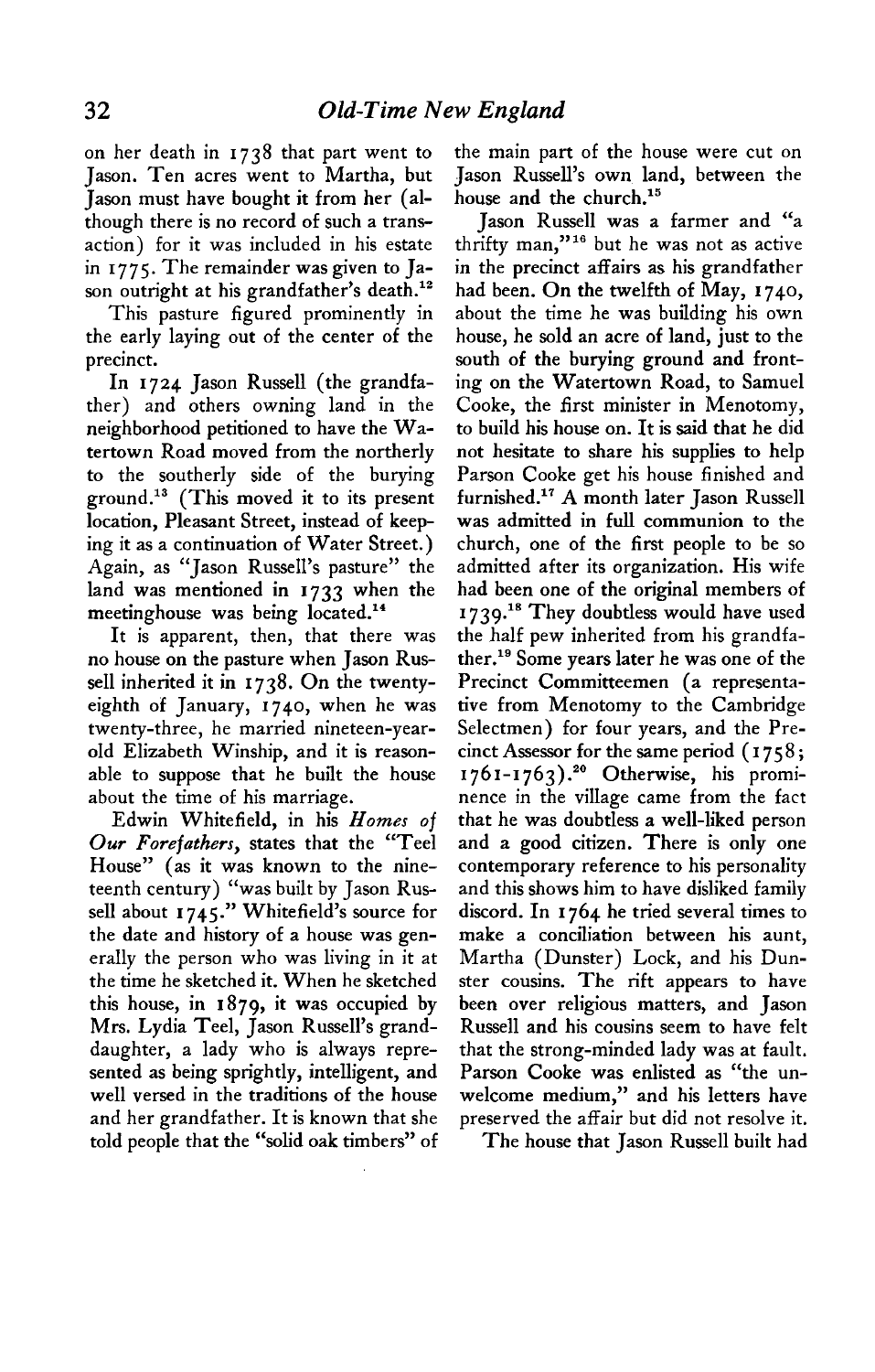



**117.5** 



$$
c.\pm 814
$$



**c. 1863** 

**DEVELOPMENT OF THE JASON RUSSELL HOUSE FROM THE MID-EIGHTEENTH TO THE MID-NINE-TEENTH CENTURY Drawn by the author.** 

**two rooms, one above the other, with the chimney and stairs at the north end. In order to have at least part of the front face south, in the New England tradition, it was necessary to place the house with its end toward the Concord Road. There was a barn to the southwest of the house and an ell, probably at the back.** 

**Perhaps five or ten years after the southern part was built Jason Russell doubled the house by adding two more rooms at the north side of the front door. This was doubtless as much to accommodate an increasing family as it was a sign of prosperity, although Jason Russell is also said to have been a fairly prosperous farmer. By this addition, he turned his house into a characteristic New England farmhouse: across the front are five windows, with the door in the center and the large chimney in the center of the pitched roof. Within are four rooms, and instead of the more usual rear lean-to, Jason Russell's house had the large onestory ell, although his descendants added a lean-to later.** 

**The southern rooms were used as the kitchen and children's bedroom. The kitchen had a large fireplace on the north wall, a window and a door to the farmyard on the south wall, and the two windows on the front. The outside walls may have been plastered originally, but in I 924, when the house was restored, wood sheathing was installed. The original floor was replaced with the present one**  in 1862.<sup>21</sup>

**The most outstanding feature of the room is the unplastered ceiling, which is whitewashed and has black sponge painting. This form of decoration is generally considered to be the earliest form of interior painting in New England, dating from before I 725. Some bills in connection with the Province House in Boston,**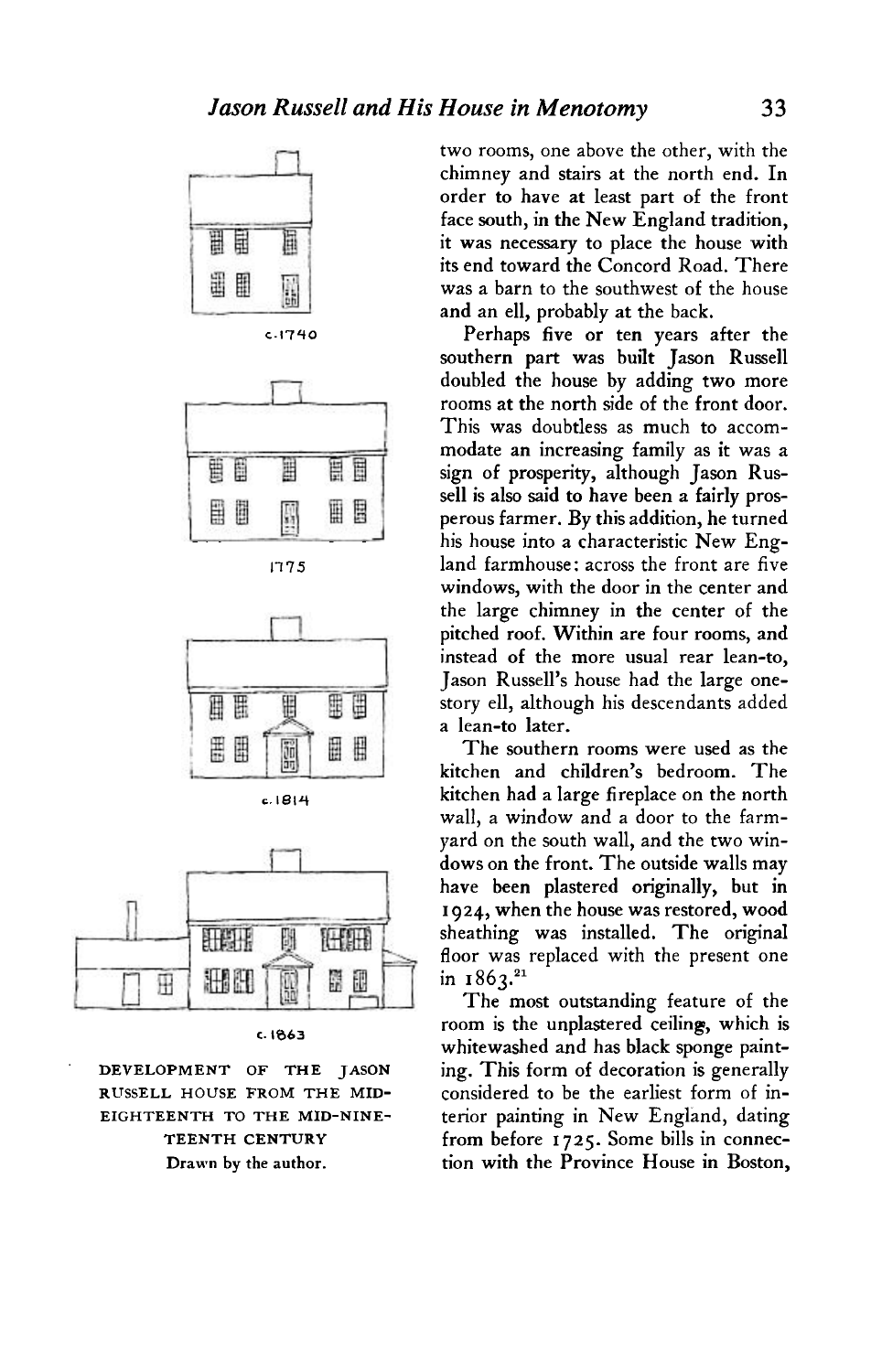**however, for "whitewashing and spot**ting kitchen" in 1737, 1738, and 1739,<sup>22</sup> **show that it was still popular for such rooms when Jason Russell built his house.**  The "Old Adams House," which stood in Arlington center until 1855, also had **a form of sponge painting in the front entry, which was brought up to date prob-** **stairs rise in three wide runs with just a handrail and no balusters. There was originally a cellar door leading from the first-floor entry, but it has been closed, perhaps by Jason Russell himself, in favor of the one in the kitchen. On the secondfloor level is a "secret closet" with sliding door under the attic stairs.** 



**A CORNER OF THE KITCHEN SHOWING THE SPOTTED CEILING Photograph by the author.** 

**ably in the I 750's or 1760's.'" The house itself was a century older.** 

**The room above is simply sheathed, and has a whitewashed, unplastered ceiling. There is nothing else to distinguish it except the scribblings of generations of Russell children on the panels over the fireplace.** 

**The stairs and entry are simple. The** 

**The two north rooms, originally the best room and a bed chamber, have paneled fireplace walls with handsome bolection moldings at the fireplaces. The other walls and the ceilings are plastered, and the second-floor room has no wooden baseboard. The window embrasures are deep, and are somewhat larger than the actual window. They were plainly fin-**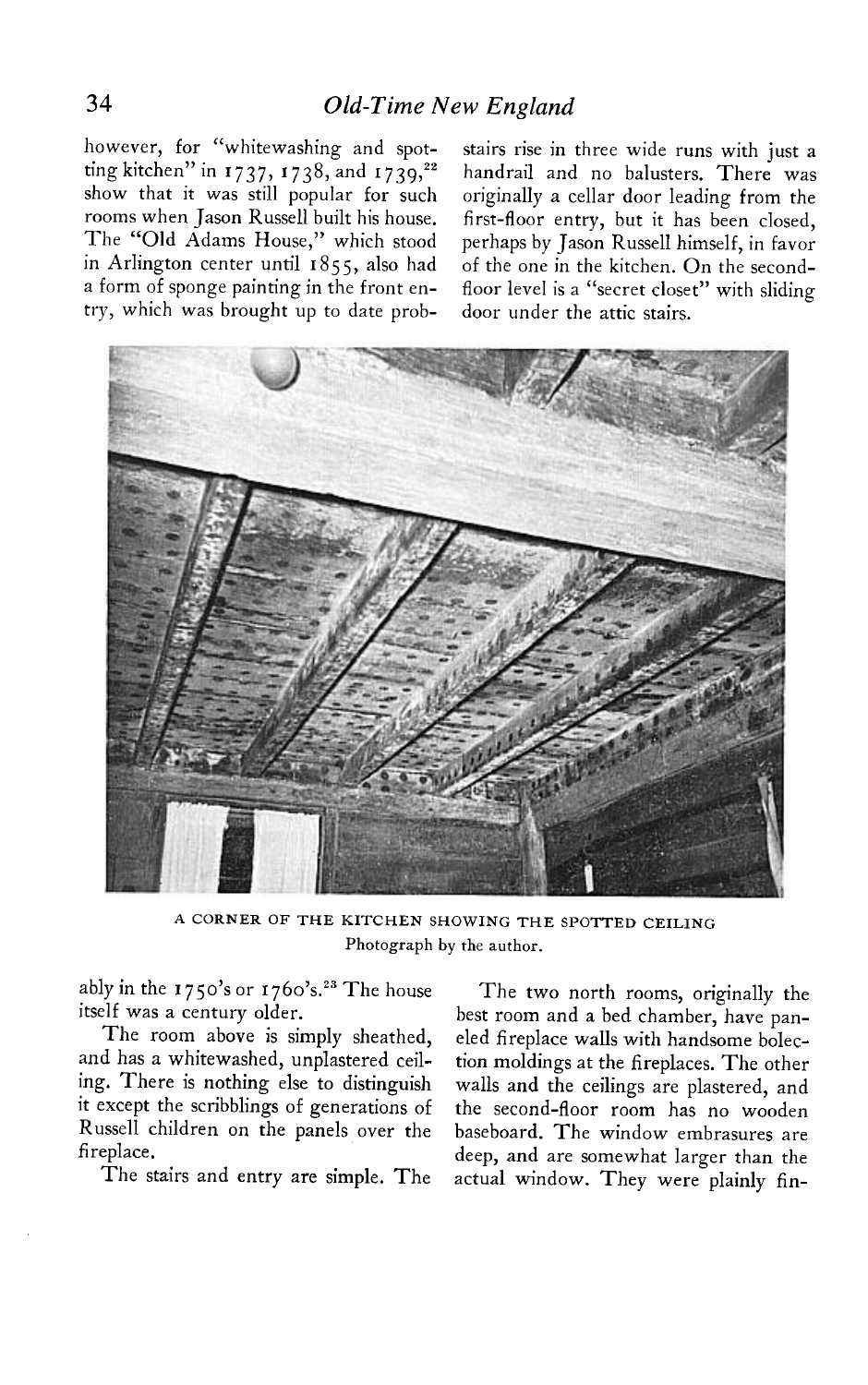**ished at first. Both rooms have ample closets beside the fireplaces.** 

**Throughout the house the framing is fairly heavy and reflects earlier building trends, as did many houses in Menotomy. The kitchen summer beam has a bold chamfer, but elsewhere, when beams were finished at the corners, a crude** 

**a single purlin between each, and a series of common rafters. When Jason Russell doubled the house, he did away with the purlins and the old common rafters and spaced the four principal rafters not quite equally across the entire house. The spaces between were then filled with new common rafters, pegged at the top (there is** 



**FIREPLACE WALL OF THE BEST ROOM Crane, andirons and kettles in the fireplace were Jason Russell's Rocking chair at left belonged to a later generation of the family. Photograph by the author.** 

**bevel was used. Until well into the nineteenth century, the southern rooms were unplastered. The north rooms were plastered, and the corner posts cased in, from the start.** 

**An interesting example of Yankee ingenuity is apparent in the roof framing. The original, two-room house had a roof which consisted of four principal rafters,**  **no ridgepole), and the purlins were omitted. This also made the gables the same height at each end. Most Menotomy houses that grew in this manner ended up with one gable slightly higher than the other.** 

**The old ell is framed similarly to the main house. It has been so changed that it is impossible to determine its original**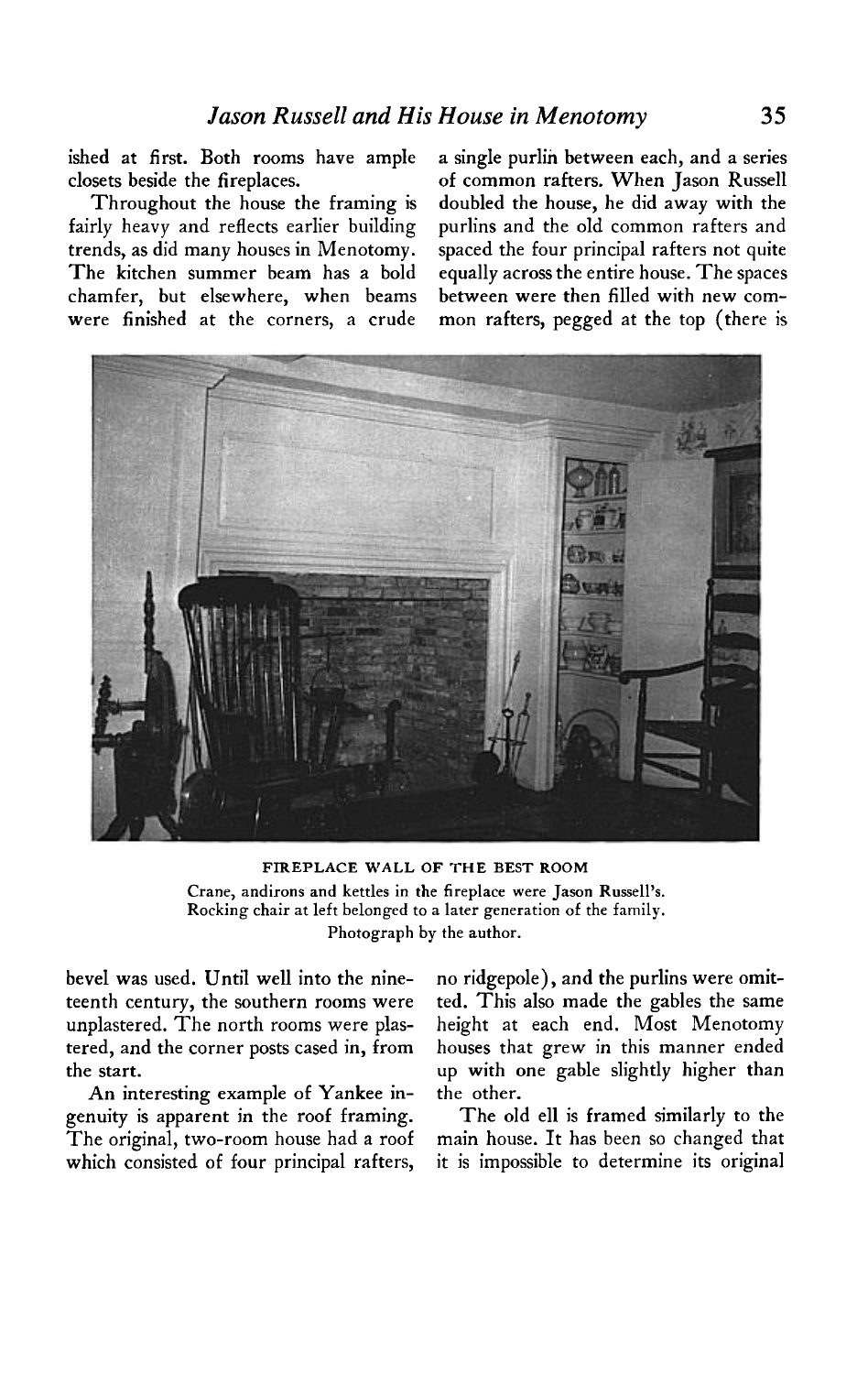**appearance, or even its original location, with any certainty. From the placement of the studs, it is apparent that it had windows about the size of the attic windows on the main house. An early photograph of the house shows a window of this size, with a heavy frame, on the later lean-to. This may have been one of the ell windows at first and then have been moved when the lean-to was added and the ell altered.** 

**No traditions concerning Jason Russell's family living in the house have come down to the present. All that is known is what can be learned from the vital records and the inventory taken in I 775.** 

**.Jason and Elizabeth Russell had nine children, but three died in infancy. Four of them moved to the new town of Mason, New Hampshire. Jason, the eldest, married Elizabeth Lock in 1762. They moved to Mason about four years later but seem to have come back to visit occasionally, and to have their children baptized by Parson Cooke. John married Ruhamah Frost in I 769 ; Hubbard went to Mason in 1772 where he married, and John joined his brothers there in I 7 74. Thomas moved across the street to establish a grocery store in I 773. The following year he married Anna Whittemore. Elizabeth (the family called her Betsey) and Noah were the youngest.** 

**There were also, at various times, two other members of the household. Elizabeth Johnson was one of these. She may have been a servant girl, but nothing is known of her except that she was the daughter of Henry and Elizabeth Johnson and died in the house when she was seventeen, in I 7 5 I. The other was the Negro girl Kate, who was baptized on March 17, 1754, when she was three**  months old.<sup>24</sup>

**From the inventory of the house, it** 

**can be seen that Jason Russell was not a wealthy man but that the family lived comfortably. His wardrobe was not extensive, consisting of only a few suits, some miscellaneous jackets, some old stockings. Among the furnishings of the house were five well-furnished beds, leading one to believe that Jason and Elizabeth's was probably in the best room. There was a clock, a desk, a case of drawers, three expensive chairs, an armchair, black and brown painted chairs, tables (one was painted white), books, pewter dishes, an array of kitchen utensils (some of which are still in the house), and a clutter of necessary household gear.** 

**Some idea of the family's diet can also be had from the inventory. It seems to have consisted largely of corn (which was kept in the garret), potatoes, turnips, meat, and cider (kept in the cellar) .25** 

**Both Jason Russell and his house owe their fame to the fact that the bloodiest skirmish of the opening day of the American Revolution took place within the house.** 

**The Concord Road, as it goes through Menotomy, was one of the most strategic locations of the day, since it was the main line between Boston and Concord. On the nineteenth of April, 1775, the Menotomy men who were too old or who were otherwise disabled, stayed close by the road to take full advantage of their position, and during the British retreat from Concord they were joined by parties of Minute Men. Jason Russell, being fifty-eight years old and somewhat lame, fell into their category. He was not the "aged non-combatant" that he was pictured as in the nineteenth century.** 

**About noon, when the defeated and angry British were beginning their retreat from Concord, Jason Russell led his wife, Betsey, and Noah out over the**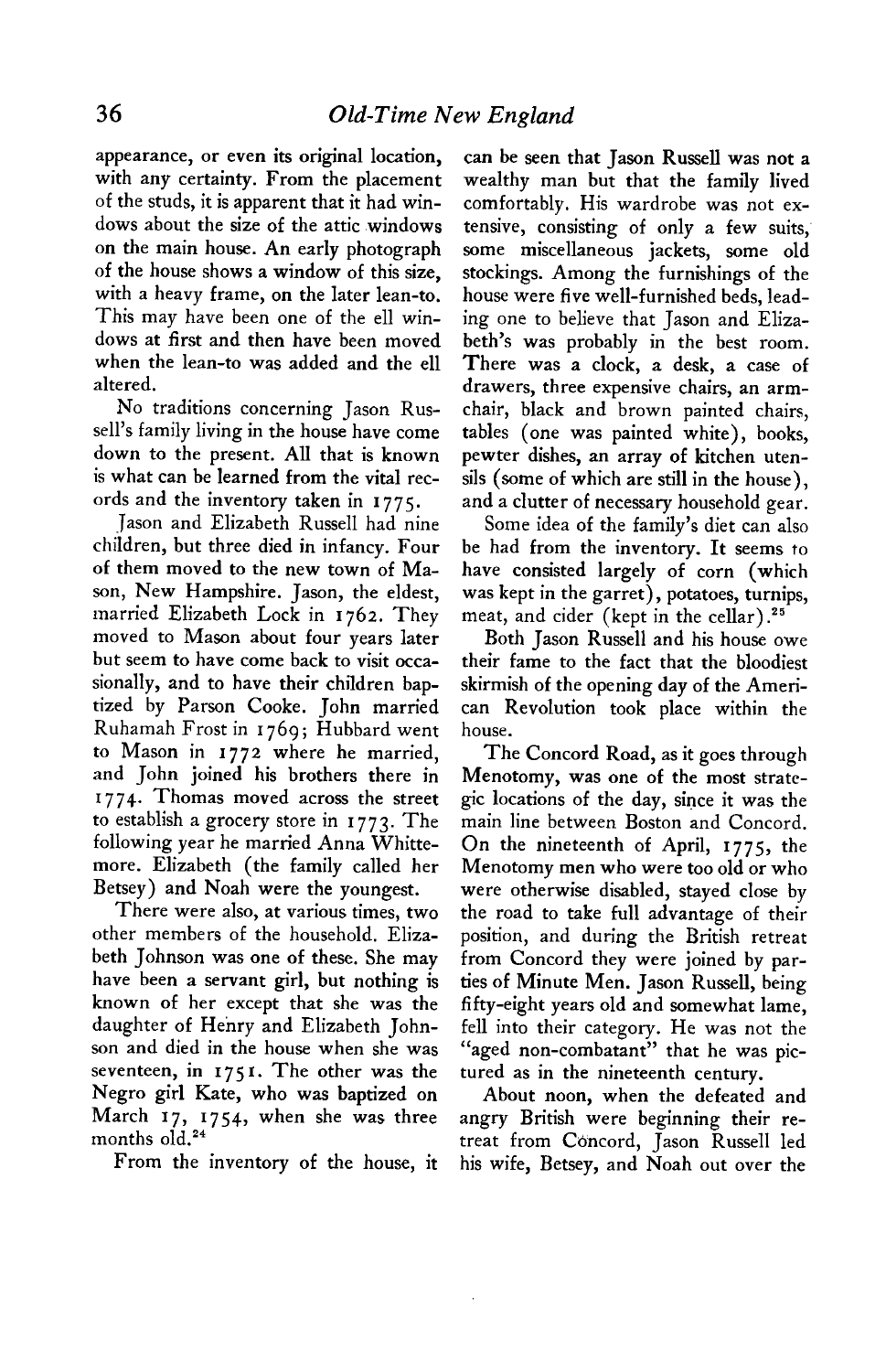**hill to the south of the house. After they had gone some distance, he directed his family to go on to George Prentiss' house, where many of the women and children from their neighborhood were taking refuge; and he returned "to look after things at home."26** 

**When he got back he began to barricade the gate in the stone wall by his**  **ter, a friend of Russell's from across the mill brook, came over to advise Russell to go to a safer place. Jason Russell refused, saying, "An Englishman's house is his castle." Ammi Cutter barely escaped with his life, for an advance guard of the Regulars took a few pot shots at him as he ran across the hollow and left him for dead when he tripped and fell.\*"** 



#### **JASON RUSSELL HOUSE**

Sketched by Edwin Whitefield for his Homes of Our Forefathers (1879). **House shown on original site with the gate at right, barricaded by Jason Russell in I 775, and near it the stone marker set up in 1878 to tell of the event.** 

**house with bundles of shingles from the barn so he would have good cover to fire at the retreating British. Soon men from Beverly, Needham, Dedham, and other**  towns began to join him.<sup>27</sup> Some men **from Danvers took cover further along toward the meetinghouse, behind trees and the stone wall that separated the pas**ture from the road.<sup>28</sup>

**By four o'clock, when the British were about a mile up the road, at the place locally known as the Foot of the Rocks, about two dozen men had gathered in Jason Russell's little fortress. Ammi Cut-**

**Unfortunately, Jason Russell and the others had made one great miscalculation, and this cost them their lives. While they were safe from the main column of British, the ones they wanted to snipe at, they were completely open to the southern flank guard, which was marching along the ridge in back of the house. They did not realize this until the flank guard was descending upon them.** 

**Driven by both main and flank guards, Russell and his friends ran to take cover in the house, but Russell could not run fast and was shot down with two bullets**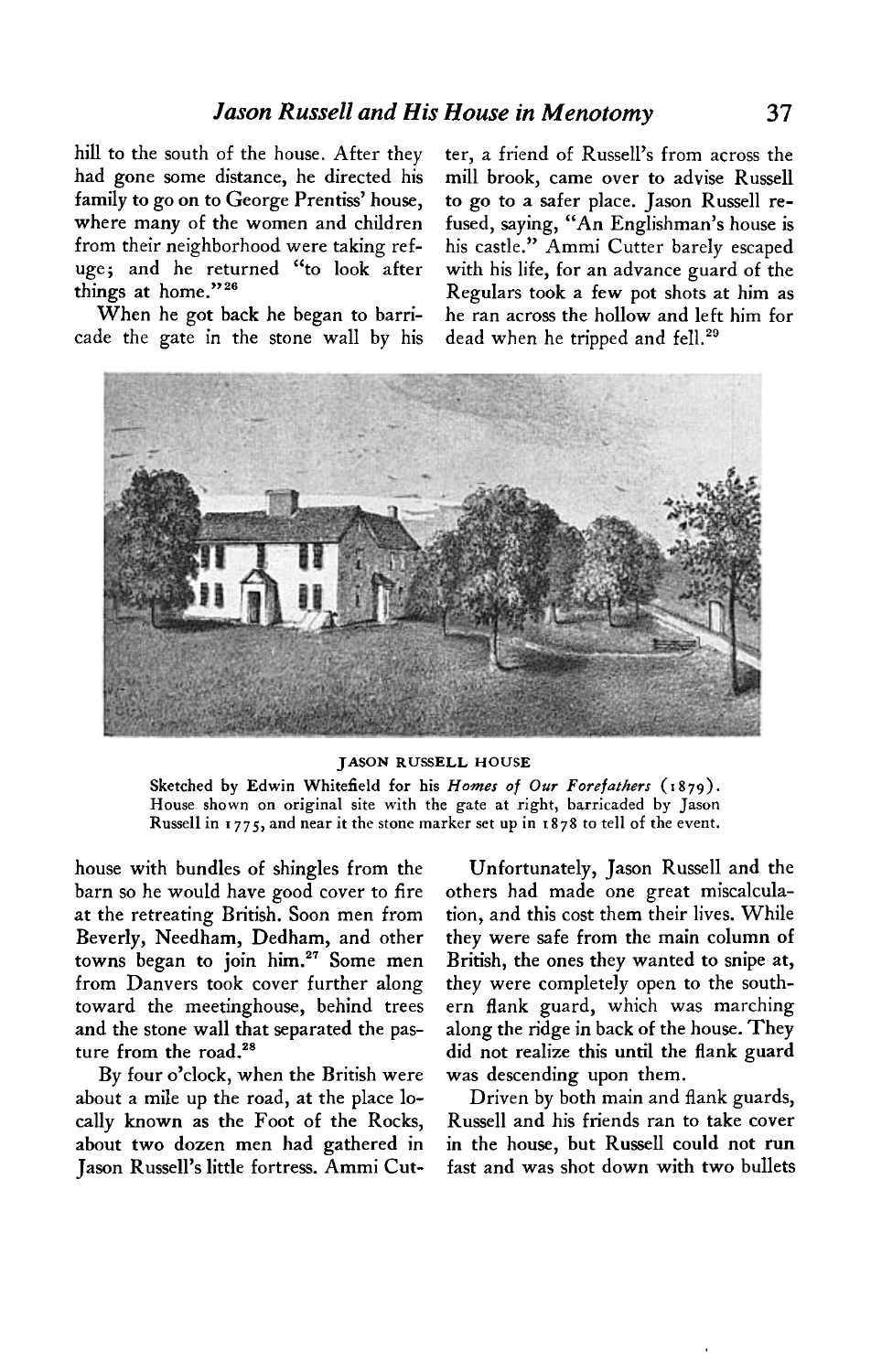**on his own front doorstep. Eight of the men, the Beverly ones, reached the cellar, closed the door and trained their guns on it. One redcoat tried to go down**  and was shot on the stairs.<sup>30</sup>

**Two men from Lynn, Daniel Townsend and Timothy Munro, had been standing in the barnyard, firing at the approaching main column. The flank guard surrounded them before they realized it and chased them through the side door into the kitchen. They found no place to hide in the kitchen, and the Regulars were coming from both directions. Townsend panicked and jumped through the south window, killing himself on the sash and glass. Munro followed him and ran for his life. Several bullets grazed him but did not kill him.'l** 

**Ten other men fled to other parts of the house looking for places to hide. They. found none, and, although they put up a furious fight, in which they killed another redcoat, they were all disarmed and killed by the British." In an unsigned letter, a British soldier told of some of the happenings of the day. He undoubtedly refers to the fight at Jason Russell's, although there is a discrepancy in numbers:** 

**In another house which was long defended by eight resolute fellows, the grenadiers at last got possession, when after having run their bayonets into seven, the eighth continued to abuse them with all the [beastlike rage] of a true Cromwellian, and but a moment before he quitted this world applied such epithets as I must leave unmentioned. . . .** 

**The Danvers men never reached the**  house. Seven of them were killed in the **front yard, two were wounded, and one was taken prisoner.88** 

with bullet holes, which still show in the the inscription for the gravestone,<sup>39</sup> and **best room, entry, and cellarway. All the it reflects the feelings of the times:** 

**windows in the southern part were shattered, and the clock and desk in the best room were broken.34** 

**When Elizabeth Russell came back to the house that evening, she found her husband and the eleven other men who had been killed in the house all laid side by side in the kitchen. "She said 'the blood in that room was almost ankle deep.' " 35** 

**The next morning a man with a cart came and took the dead Danvers men from the front yard back to their own town to be buried." Someone took the bodies of Daniel Townsend and one other back to their own towns. It may have been known at the time who the other nine men were, but succeeding generations forgot their names. Most of them have now been reidentified: John Bacon, Amos Mills, Jonathan Parker, Nathan Chamberlin, of Needham; William Flint, Thomas Hadley, Abednego Ramsdell, of Lynn; Elias Haven of Dedham ; and Benjamin Pierce of Salem.** 

**Elizabeth Russell's cousin, Jason Winship, and his brother-in-law, Jabez Wyman, had died a somewhat foolish death by insisting that they finish their drinks at Cooper's Tavern, during the retreat. They and Jason Russell, and the unclaimed nine were all drawn to the burying ground on an ox cart, and were buried in a common grave "with their clothes on, just as they fell."3' Captain William Adams, who lived in the "Old Adams House" in the center, brought a sheet from his house to wrap Russell's body in. He said he could not bear to have his neighbor buried without a winding sheet.8s** 

**In the skirmish, the house was riddled Parson Cooke is said to have written**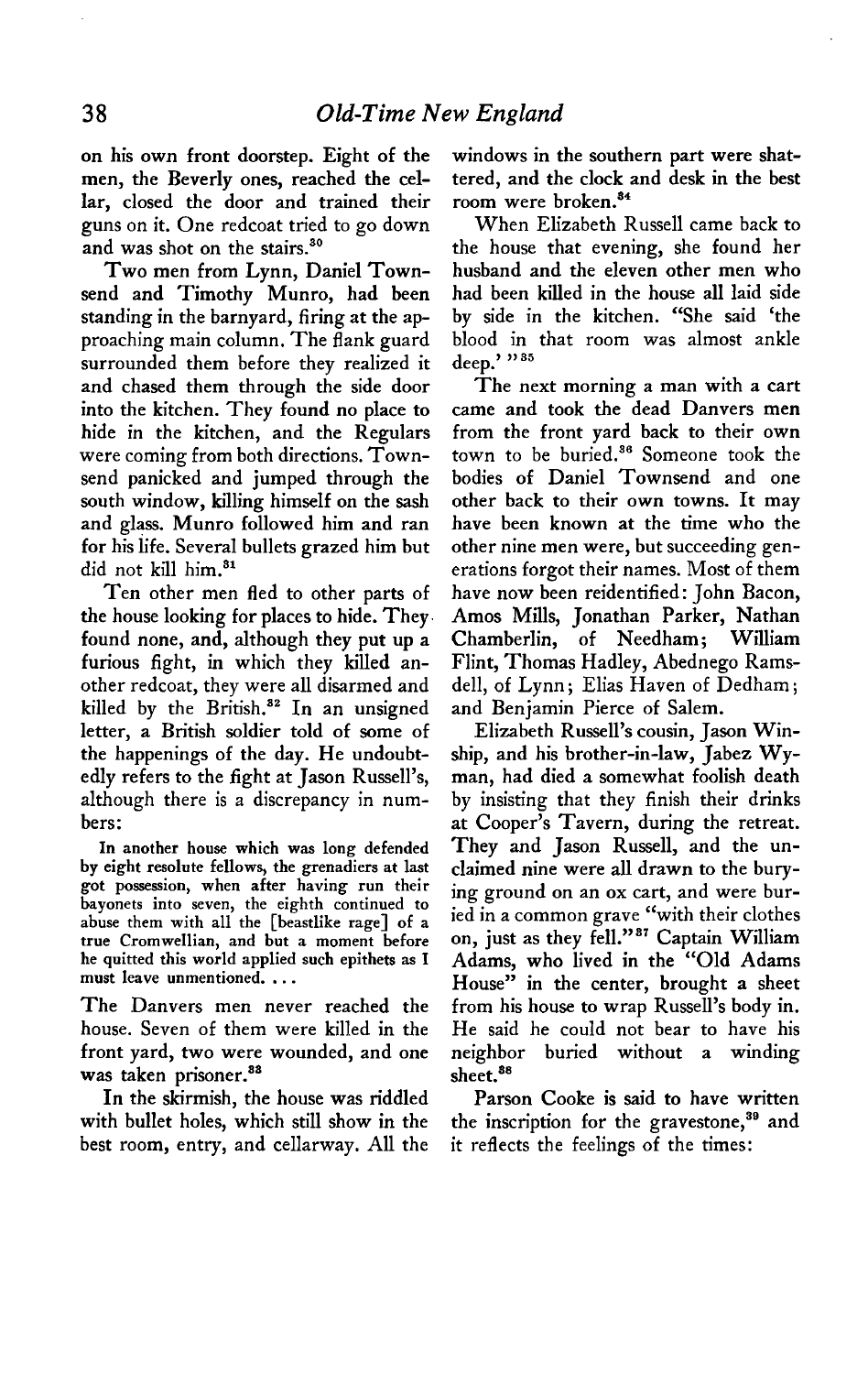**Mr JASON RUSSELL, was barbarously murdered, in his own House, by Gages bloody Troops, on ye 19th of April 1775, ZEtats 59. His body is quietly resting in this Grave with Eleven of our friends, who, in Like manner, with many others, were cruelly Slain on that fatal day. Blessed are ye dead who die in ye Lord.** 

**Jason Russell's estate was settled by the end of I 775. The house and land were divided between Noah, the only son left at home, and the widow. She received the seventeen acres the house was standing on, together with** 

**Half the Dweling House the Northardly end with Half the seller and Libbertv to ues the oven when wanted and Half the-well and to ues the Previledge Land Before the House to the gate. . . .40** 

**Noah received the other half of the house, half the barn, some lands; and other children got other parts of the estate. It was doubtless for the settling of the estate that Jason and his family came back to Menotomy from Mason for a while. One of their children was baptized by Parson Cooke in October.41** 

**The division of the house between mother and son might seem unduly formal, but the eighteenth century was a more formal age, and there were probably few changes in their earlier living arrangements. Elizabeth Russell lived in her northerly rooms until the eleventh of August, I 786, when she died, aged sixtyfive years. Among her possessions was a Bible inscribed "Elizabeth Russell,"** 

**Purchased with money given her by some unknown friend in England, in consideration of the loss of her beloved husband, on the 19th of April, 1775, who was inhumanly murdered by the British troops, under the command of Gen. Thomas Gage, to the eternal infamy of the British nation.<sup>42</sup>** 

**In the meantime Betsey had married Jotham Webber in I 778 and had moved to Mason, and Noah married Eunice Bemis at Watertown in I 782. Noah and his wife settled in the house and raised their family of five there. He probably did little to improve the house. Nothing is known of his condition after the Revolution, but poverty was general in Menotomy, and few could afford any improvements to their houses.4s** 

**When Noah's daughter Lydia married Thomas H. Teel, a harnessmaker, in 18 14, he invited them to live in his house. They also raised a large family in it, and throughout the nineteenth century the house was occupied by their numerous relatives. Most of the family furniture in the house today dates from the Teels' occupancy--their wedding presents of I 8 14 and other small items. The earlier furniture was sold at auction when Noah died insolvent, although there are a fireplace crane, andirons, and kettle that were Jason Russell's.** 

**It was doubtless about 18 14 that the enclosed porch was added at the front door, that the Federal-period moldings were added to the original window frames in the north rooms, and that mantelshelves were installed over the fireplaces. The woodwork in the north rooms was painted olive green at the same time. Later, perhaps after Noah died, in 1824, the kitchen was modernized. A new overmantel, with cupboards, was installed in front of the original one, new doors and door frames were put in, and the whole room was replastered, including the ceiling.** 

**Sometime later in the nineteenth century a lean-to and a large ell, with a front door facing the main street, were added to the west of the house, the lean-to prob-**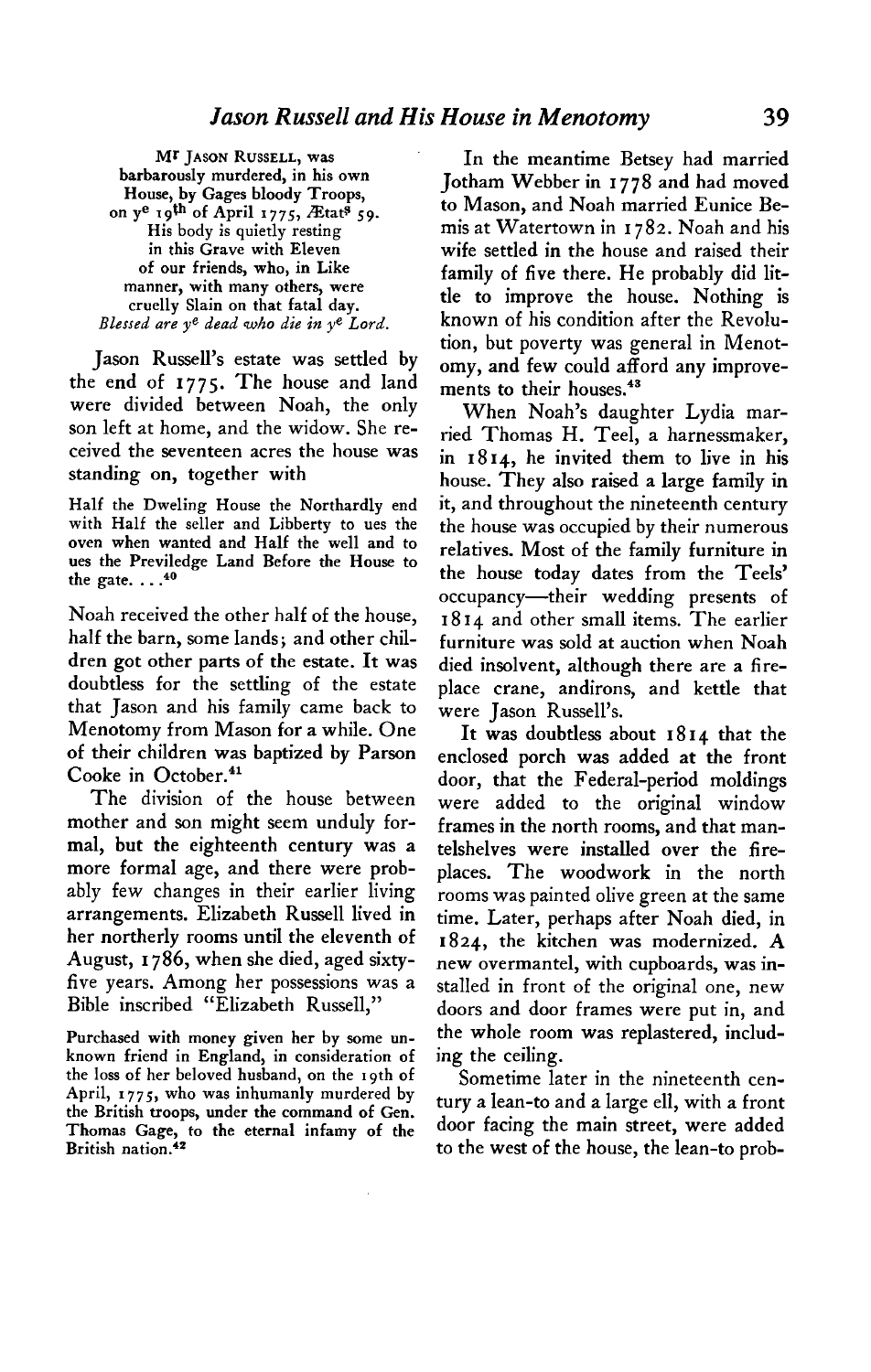**ably about 1850 and the ell about 1863. Thomas H. Tee1 died in 1855, and The old south door to the farmyard was his wife and family continued to live in sealed up in one of these alterations. Most the house. They were always well aware of the present exterior finish on the orig- of the history of their house, and it was inal house dates from this period, although always appropriately decorated for comthe window frames are of the eighteenth memorations of the Revolution, and other century. Federal moldings were applied important events. One of these was in** 



**ENTRY AND STAIRCASE OF THE JASON RUSSELL HOUSE Photograph from the Society's collections.** 

**to these frames about I 8 11 and they have been resashed. There is one small patch of Jason Russell's original clapboards on the south wall. At the time of the last of these alterations the house was painted white, the only color it is known to have been painted while the Russell family was living in it (Jason Russell probably did not paint it) and green blinds were hung**  at the windows.<sup>44</sup>

**1867, when the name of the town was changed from West Cambridge to Arlington. It was decorated with an evergreen-trimmed sign then. Another was the centennial celebration and parade in 1875.~' A commemorative stone tablet, bearing in permanent form the inscription on the decorations of 1875, was set**  up by the gate in  $1878.^{46}$ 

**Through the settling of estates and**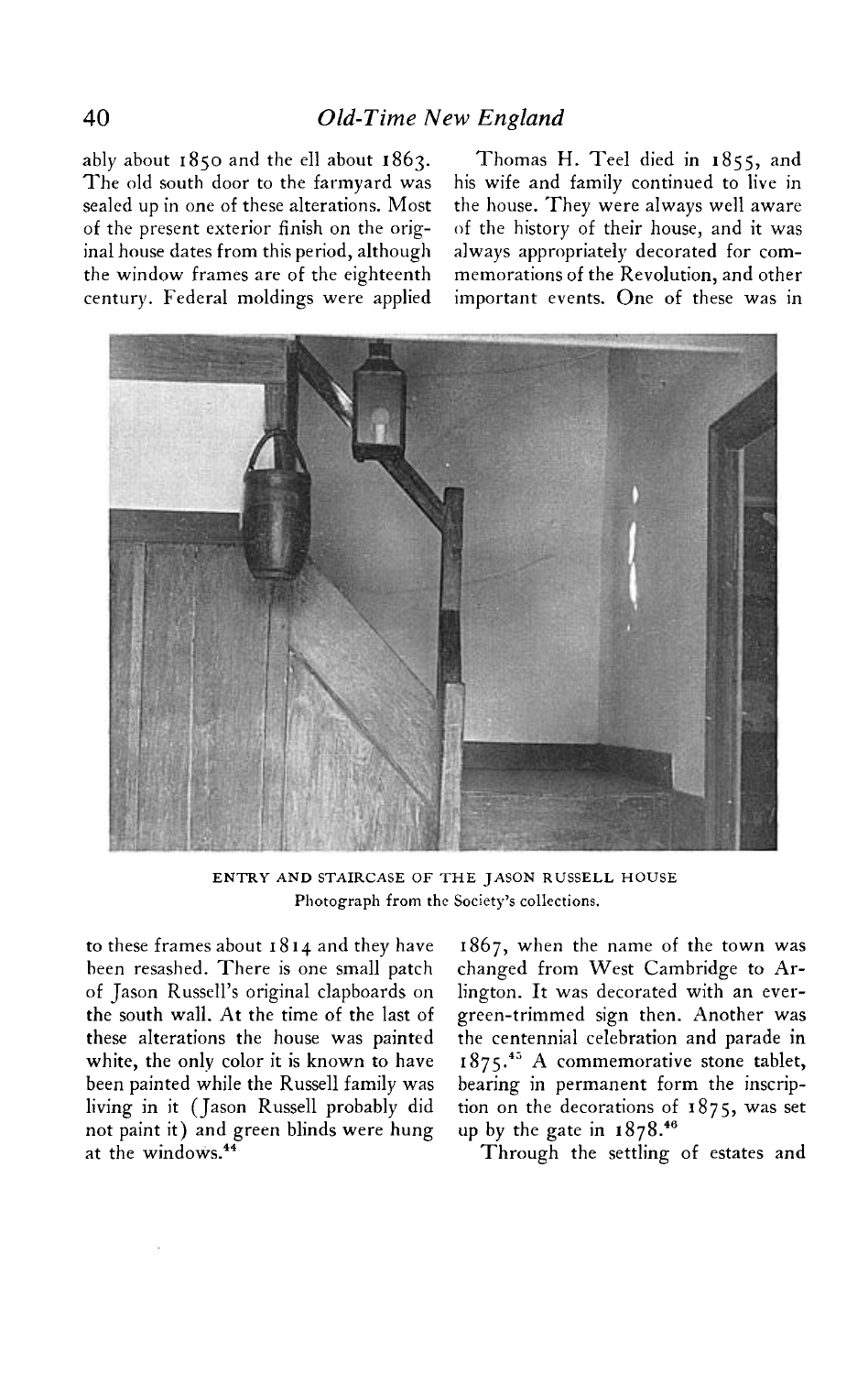**through sale, Jason Russell's original farm had been reduced in size. In 1883 Lydia Tee1 divided the remaining land, "Jason Russell's orchard" as she called it, among her children, giving the old house to her son Thomas Russell Teel. She also had a road laid out in front of the house, and this was accepted by the town as Jason Street in 1884." Mrs. Tee1 died in 1886.** 

**Russell Tee1 tore down the old barn and further altered Jason Russell's original ell. Part of it was used for a while as a smokehouse. At his death, in 1896, the house passed out of the family, and a subsequent owner moved it partly off its original foundations to install a furnace. The original chimney was lost in the** 

**1 Benjamin and William R. Cutter, History of Arlington, Mass., 1635-1879 (Boston, ISSO), chaps. I and II. To be cited as Cutter.** 

**2 Proprietors Records of the Town of Cambridge 1633-1829 (Cambridge, 1896), p. 128.** 

**s Middlesex County Probate Records, Estate of William Russell, 1661, no. 19716, 1st series.** 

**4 Records of the Town and Selectmen of Cambridge, 1630-1703 (Cambridge, 1901), PP. 256-257.** 

**5 Proprietors Records, pp. 172, zoo.** 

**8 Ibid., p. 204, and Middlesex Registry of Deeds, book 18, p. 599.** 

**i Ibid., p. 204.** 

**\* Middlesex County Probate Records, Es**tate of Jason Russell, 1737, no. 19636, 1st se**ries.** 

**9 Probate Records, Hubbard Russell, I 726, no. 19618, 1st series.** 

**lo Probate Records, Guardian Papers, Jason Russell, 1729, no. 19619, 1st series.** 

**I1 See note 8.** 

**I2 See note 9.** 

**I3 Cutter, p. 12.** 

**I4 Ibid., p. 22.** 

**process of moving and part of the 1863 ell, but otherwise the house was retained intact. In 1923 this and several other houses in Arlington were endangered by demolition threats, and the Arlington Historical Society wisely chose to purchase and save Jason Russell's house over the less well preserved of the threatened houses.** 

**The Historical Society had the house restored (somewhat inaccurately on some points) and has bought back some of the land around it. They have filled the house with their wonderful collection of furniture and relics that people in Menotomy, West Cambridge, and Arlington used and treasured from the seventeenth to the nineteenth century.** 

#### **NOTES**

**I5 Samuel A. Smith, West Cambridge in 1775 (Boston, 1864), p. 37. To be cited as Smith.** 

<sup>16</sup> Abram **E. Brown, "Menotomy Parsonage, " New England Magazine, March, 1902, p. 82.** 

**I9 See note 8.** 

**21 Smith, p. 39.** 

**22 Nina F. Little, American Decorative Wall Painting, 1700-1850 (Sturbridge, 1952), p. 3.** 

**23A panel from the front door was saved when the house was destroyed, and shows, on the interior surface, a series of star-shaped desiens in black. on the natural. vellowish color**  of the wood. The panel is in possession of the **Arlington Historical Society.** 

**24 Cutter, pp. 297-298.** 

**25 Probate Records, Jason Russell, 1775, no. 19637, 1st series.** 

**26 Smith, p. 37. For my account of the hap**penings in and around Jason Russell's house in **;775,-1 have gone to the earliest sources. Smith, whose chief source was Mrs. Teel, gives a fairly complete survey. Cutter's account takes** 

**l7 Ibid., p. 82.** 

**I8 Cutter, p. 3 I.** 

<sup>&</sup>lt;sup>20</sup> Cutter, pp. 167, 168.